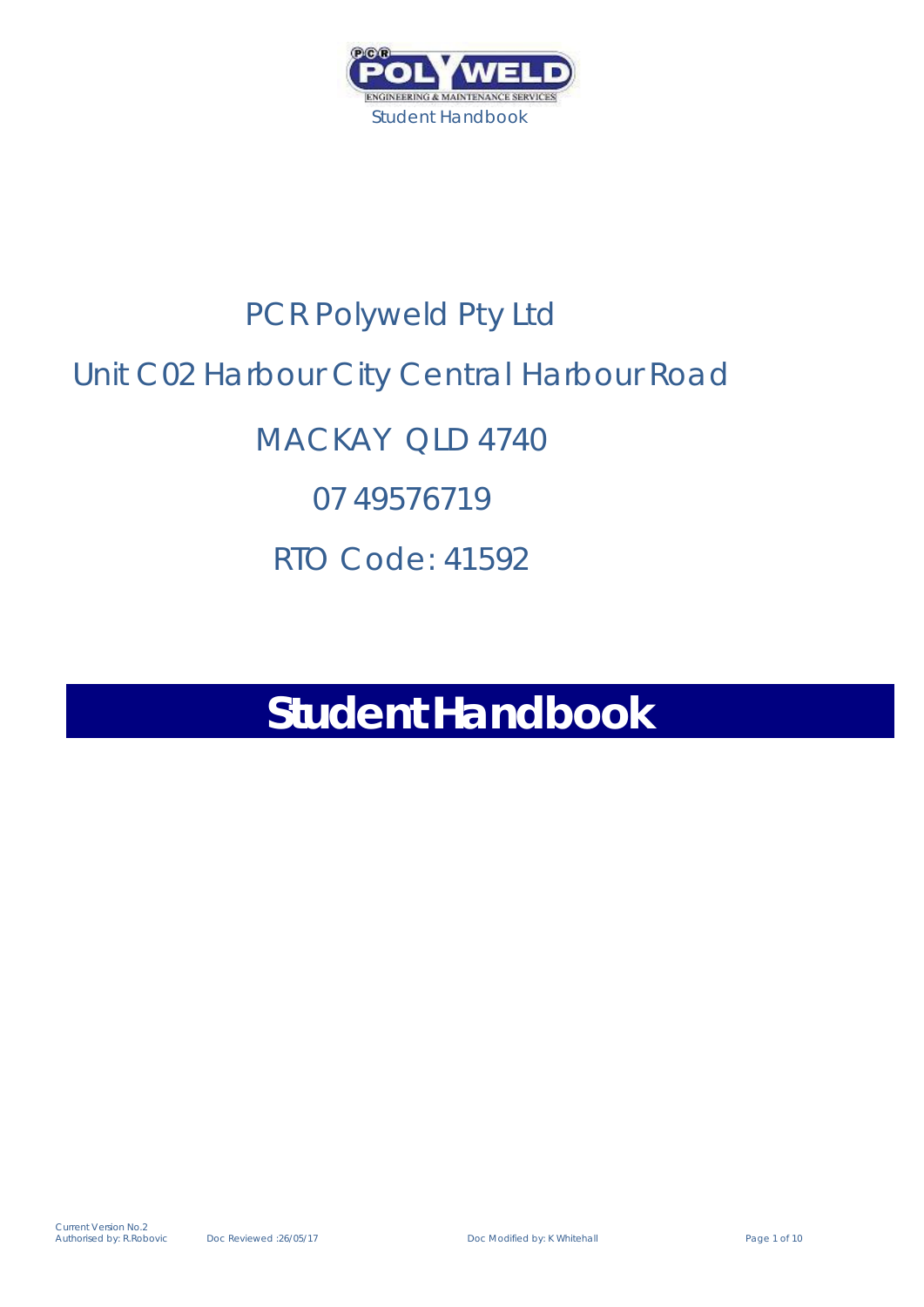

### Contents

| . 3 |
|-----|
|     |
|     |
|     |
| 5   |
|     |
|     |
|     |
|     |
|     |
|     |
|     |
|     |
|     |
|     |
|     |
|     |
|     |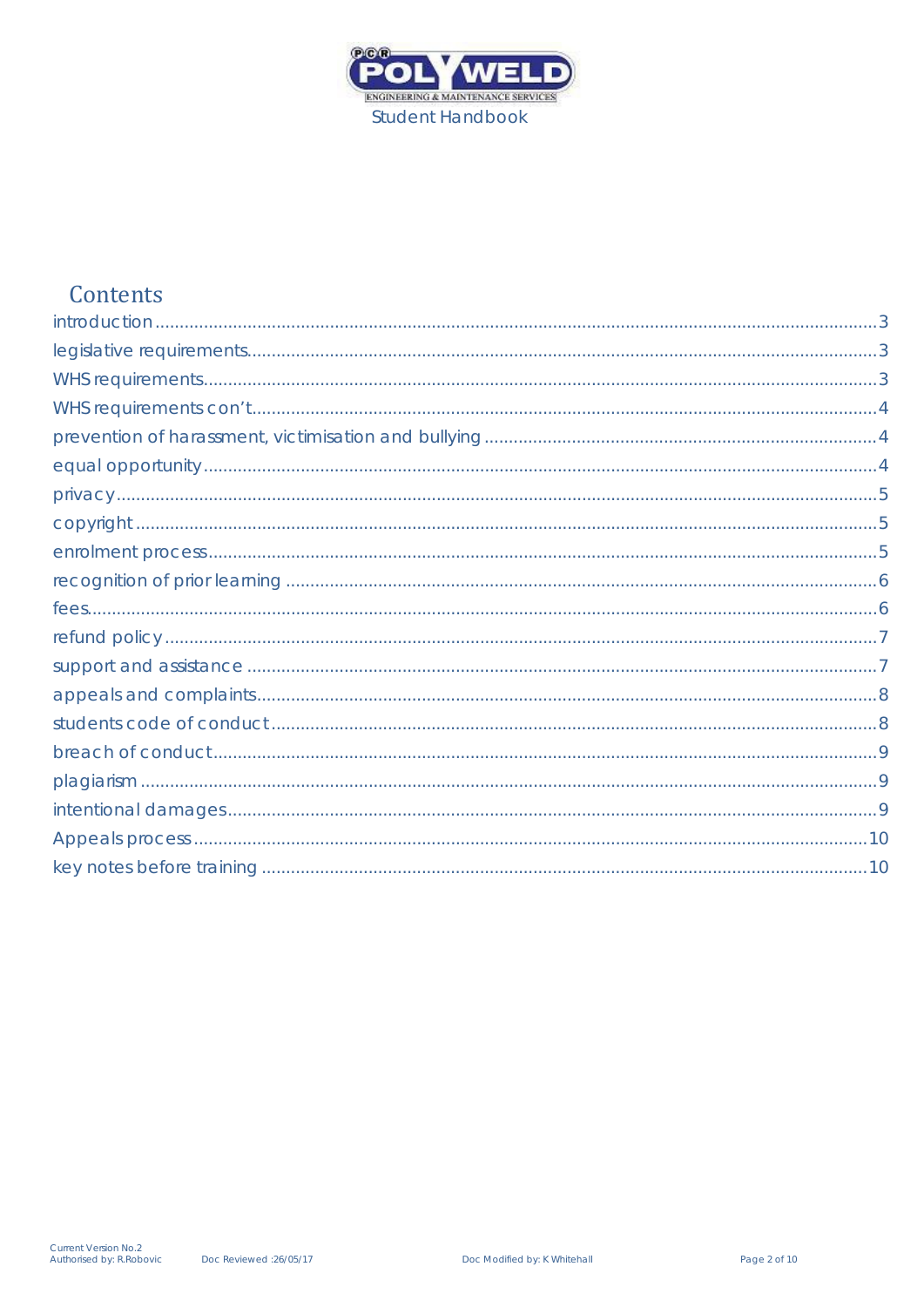

#### <span id="page-2-0"></span>**INTRODUCTION**

Our goal is to provide meaningful flexible training to industry, both in current working environments and our training facility. We aim to provide services to the construction, mining and manufacturing industries to help them ensure that they have capable, and confident, safe and compliant employees.

We provide training to employees at mine sites looking to gain more skills and knowledge to obtain work and improve on current skills in the above industries. Training at the workplace is more relevant to the employees and employers.

This student handbook provides the direction that informs and guides PCR Polyweld Pty Ltd towards the provision of best practice in training development, management and service delivery.

#### <span id="page-2-1"></span>**LEGISLATIVE REQUIREMENTS**

PCR Polyweld Pty Ltd is subject to a variety of laws relating to training and assessment as well as day to day business practices.

This legislation governs our obligations as a Registered Training Organisation (RTO) and our obligations to individuals (clients) in relation to the industry that we are conducting training for.

When legislation is amended, all staff are made aware of any changes.

Current legislation is available online at [www.legislation.qld.gov.au.](http://www.legislation.qld.gov.au/)

Vocational Education and Training legislation includes but not limited to:

- Child Protection Act, 1999
- Disability Service Act 2006
- Fair Trading Act 1989
- Vocational Education and Training (Commonwealth Powers) Act 2012
- Work Health and Safety Act, 2011

#### <span id="page-2-2"></span>**WHS REQUIREMENTS**

The [Work Health and Safety Act 2011](https://www.legislation.qld.gov.au/LEGISLTN/CURRENT/W/WorkHSA11.pdf) (PDF 833KB) (the WHS Act) provides framework to protect the health, safety and welfare of all workers at work. It also protects the health and safety of all other people who might be affected by the work. All workers are protected by the WHS Act, including:

- Employees;
- Contractors;
- Subcontractors;
- **Outworkers**
- Apprentices and trainees;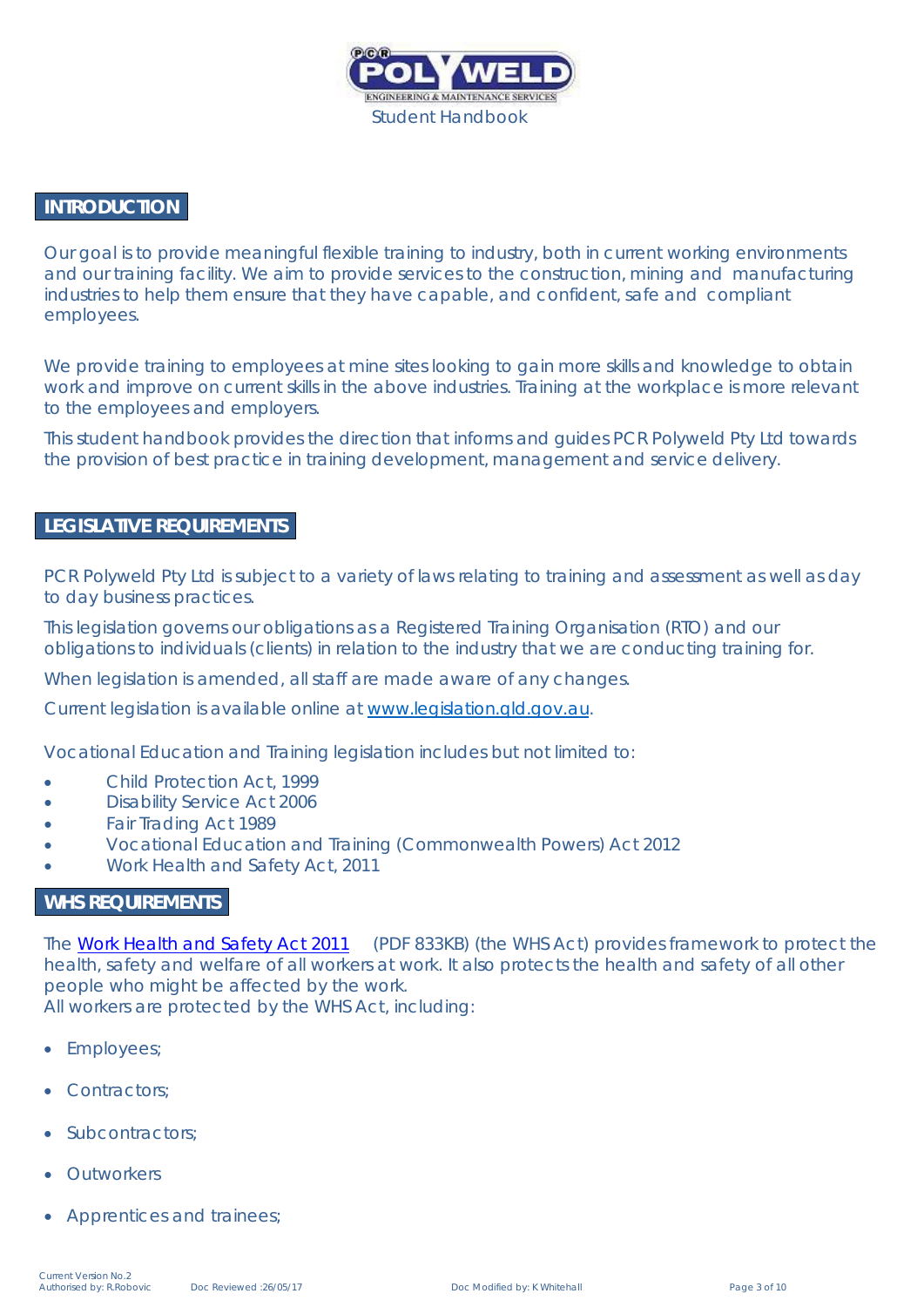

#### <span id="page-3-0"></span>**WHS REQUIREMENTS CON'T**

- Volunteers:
- Employers who perform work.

The WHS Act also provides protection for the general public so that their health and safety is not placed at risk by work activities.

The WHS Act places the primary health and safety duty on a person conducting a business or undertaking (PCBU). The PCBU must ensure, so far as reasonably practicable, the health and safety of workers in the workplace. Duties are also placed on Officers of a PCBU, workers and other persons of a workplace.

PCR Polyweld Pty Ltd is committed to providing a safe and healthy workplace for all employees and clients

By adopting a planned systematic approach to the management of work health, safety and welfare (by providing the resources for successful implementation) we aim to ensure that:

- All hazards to health and safety are identified, the risks assessed and where they cannot be eliminated they are effectively controlled;
- Measures to control hazards and risks to health and safety are continually monitored and evaluated;
- Employees at all levels are consulted and encouraged to contribute to the decision-making process on work health and safety matters effecting them;
- All managers, supervisors, trainers and employees receive appropriate information, instruction, training and supervision they need to safely carry out their work responsibilities.

#### <span id="page-3-1"></span>**PREVENTION OF HARASSMENT, VICTIMISATION AND BULLYING**

PCR Polyweld Pty Ltd is committed to providing a positive training environment free from intimidation, ridicule and harassment. All managers and staff have a responsibility to maintain a working environment free from harassment, victimisation and bullying behavior. We take all complaints seriously in this area. We will investigate all claims and take remedial action where necessary.

PCR Polyweld Pty Ltd has a legal obligation to ensure that our Training Environments are free from any form of harassment, discriminatory or bullying behaviour.

#### <span id="page-3-2"></span>**EQUAL OPPORTUNITY**

We pride ourselves on maintaining a training environment where our clients are treated with respect and dignity. Every individual has the right to work in a professional atmosphere that promotes equal opportunities free from discriminatory practices including harassment. We aim to continually provide all staff and clients with genuine opportunities to improve and reach their full potential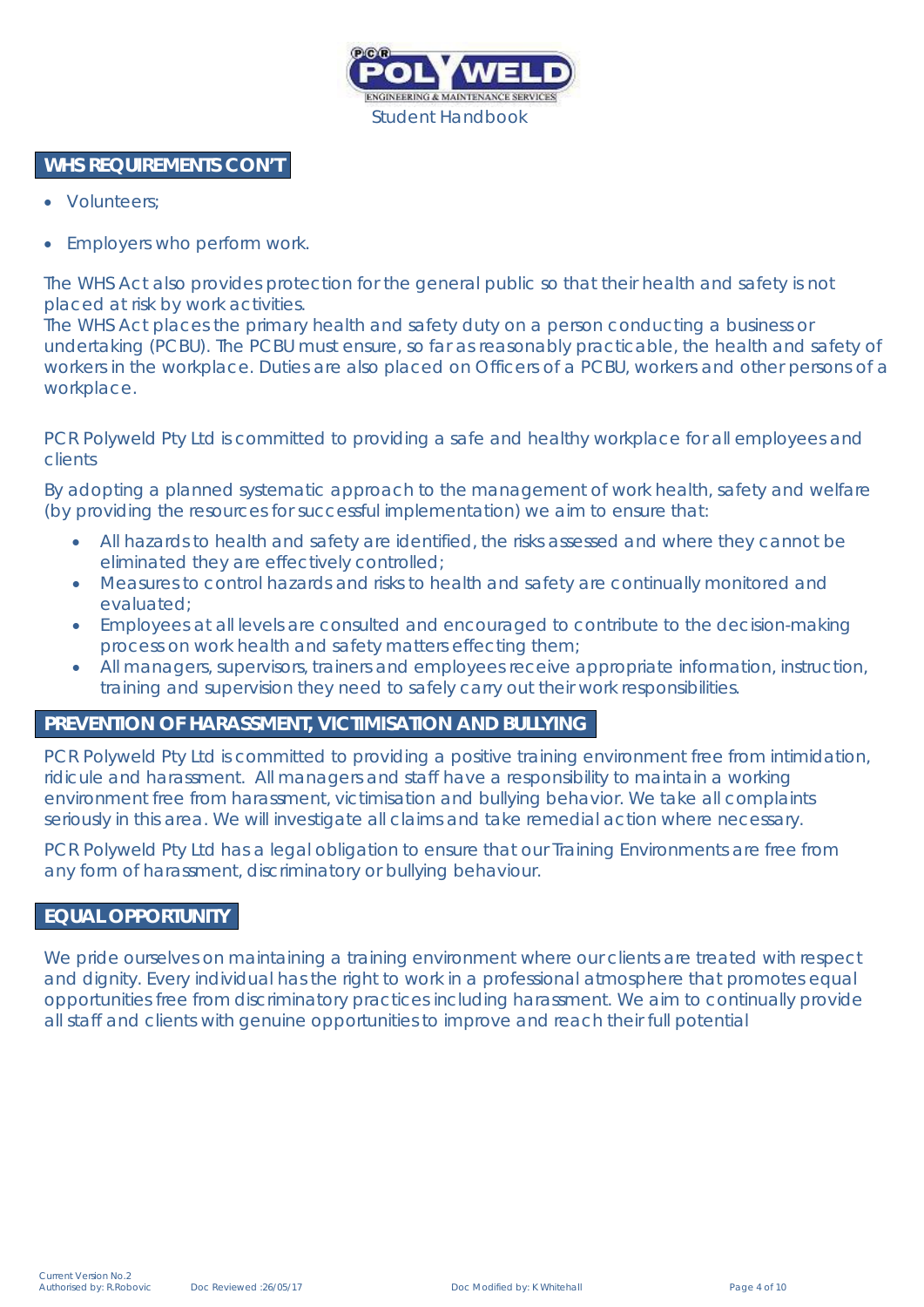

#### <span id="page-4-0"></span>**PRIVACY**

PCR Polyweld Pty Ltd will need to gather information from its clients in order to provide the best possible service. The information you provide to us will remain private and be used only for the purposes you have agreed too.

PCR Polyweld Pty Ltd will not reveal, disclose, distribute, rent or pass your personal information onto a third party, other than those you have consented to or by requirement for legislation purposes.

It is important to keep your personal information accurate so we encourage you to contact us to inform us of any changes to your details. You will be provided with the opportunity to access personal information held and where appropriate, you may be able to correct any information that is incorrect.

PCR Polyweld Pty Ltd will not collect personal information revealing your racial or ethnic origin, political opinions, religious or philosophical beliefs, trade union membership, or details of health, disability or sexual orientation unless:

- Your consent has been obtained;
- The collection is required or specifically authorised by law;
- The collection is necessary to prevent or lessen a serious and imminent threat to the life or health of any individual;
- Where the subject of the information is physically or legally incapable of giving consent;
- The collection is necessary for the establishment, exercise or defense of a legal claim.

You are welcome to raise any concerns you may have regarding our personal information handling procedures with your Trainer or by contacting us at our address/phone number listed within this handbook.

#### <span id="page-4-1"></span>**COPYRIGHT**

It is imperative that PCR Polyweld Pty Ltd seeks permission or licence from the copyright owner prior to copying materials for course use. If materials are outsourced from other providers, we seek permission and acknowledge the owner in forms of materials. These educational materials include those used for training, copying and sharing information with students as part of the course.

#### <span id="page-4-2"></span>**ENROLMENT PROCESS**

To begin a course an enrolment form must be completed. This will become the agreement between the candidate, training company (PCR Polyweld Pty Ltd) and your employer if your employer is making the booking. Our staff are committed to providing you with the best possible service, support and assistance for the duration of your course.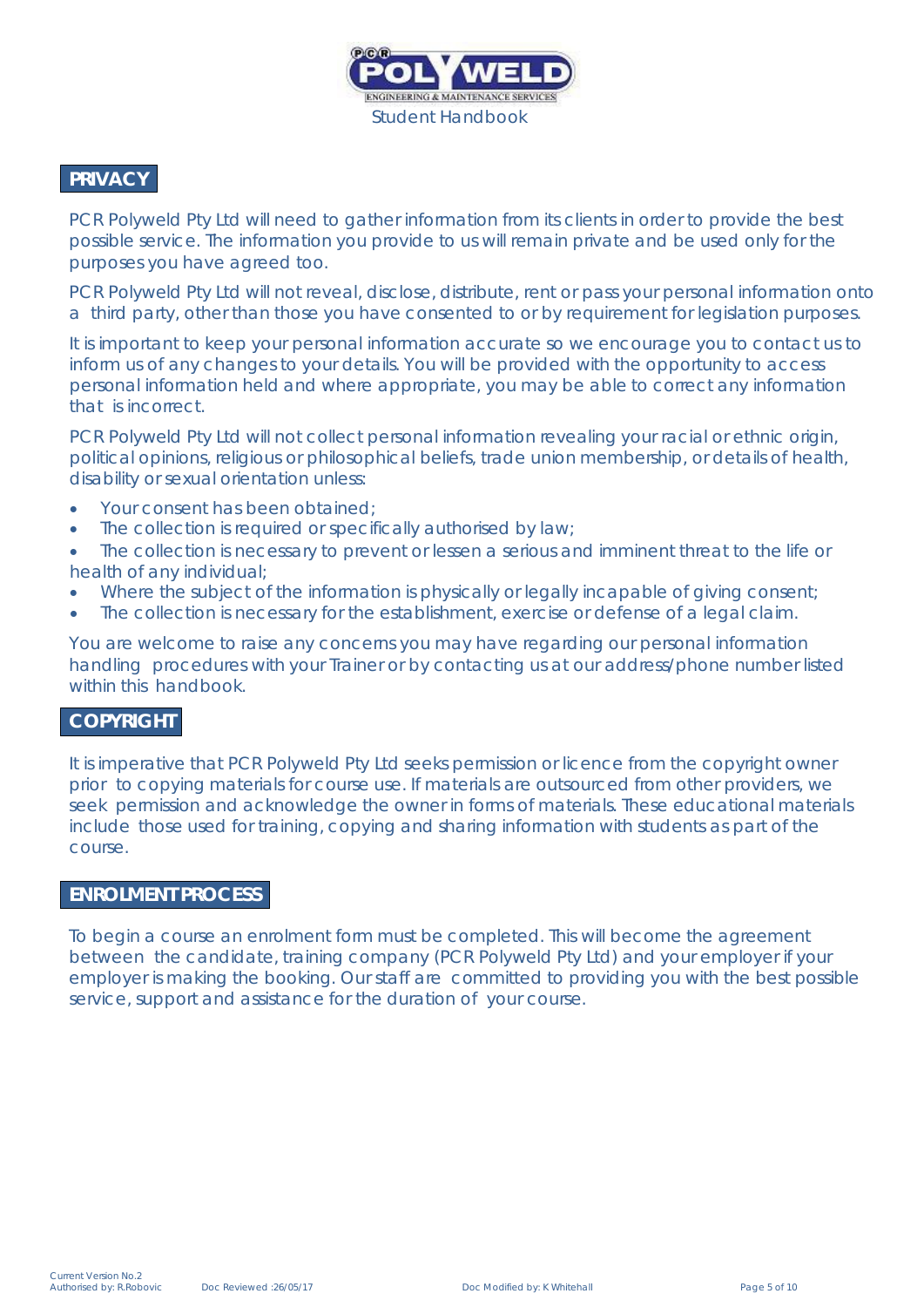

#### <span id="page-5-0"></span>**RECOGNITION OF PRIOR LEARNING**

Recognition of Prior Learning (RPL) is available for those that believe that they already have the necessary skills/evidence to complete a competency either from previous training or on the job experience.

PCR Polyweld Pty Ltd will have an assessor discuss the required evidence with you. An enrolment form will need to be completed and all evidence that you have provided to PCR Polyweld Pty Ltd.

Once we have this information/evidence, you may also be required to complete a Third-Party Report, complete a Theory and Practical Assessment to demonstrate competency.

#### <span id="page-5-1"></span>**FEES**

PCR Polyweld Pty Ltd will be obtaining a Purchase Order from your Company to cover the fees for this course if they are making the booking. For public courses, the fee's will be explained to you at the time of booking for the course and payment is required prior to course commencement. Other fees could include a replacement qualification certificate or statement of attainment. RPL fees are charged as per current charges equivalent to enrolling in each unit.

#### Client Fee Collection and Reconciliation

The office Manager has the authority and responsibility for all billing, collections and the reconciliation of client's fees.

#### Administration Charges

- At times, additional charges may apply but these will be quoted to you prior to enrolment. For any further information regarding fees/charges please contact the administration staff;
- Re-issue of statement of attainment will incur an administration fee of \$20.00.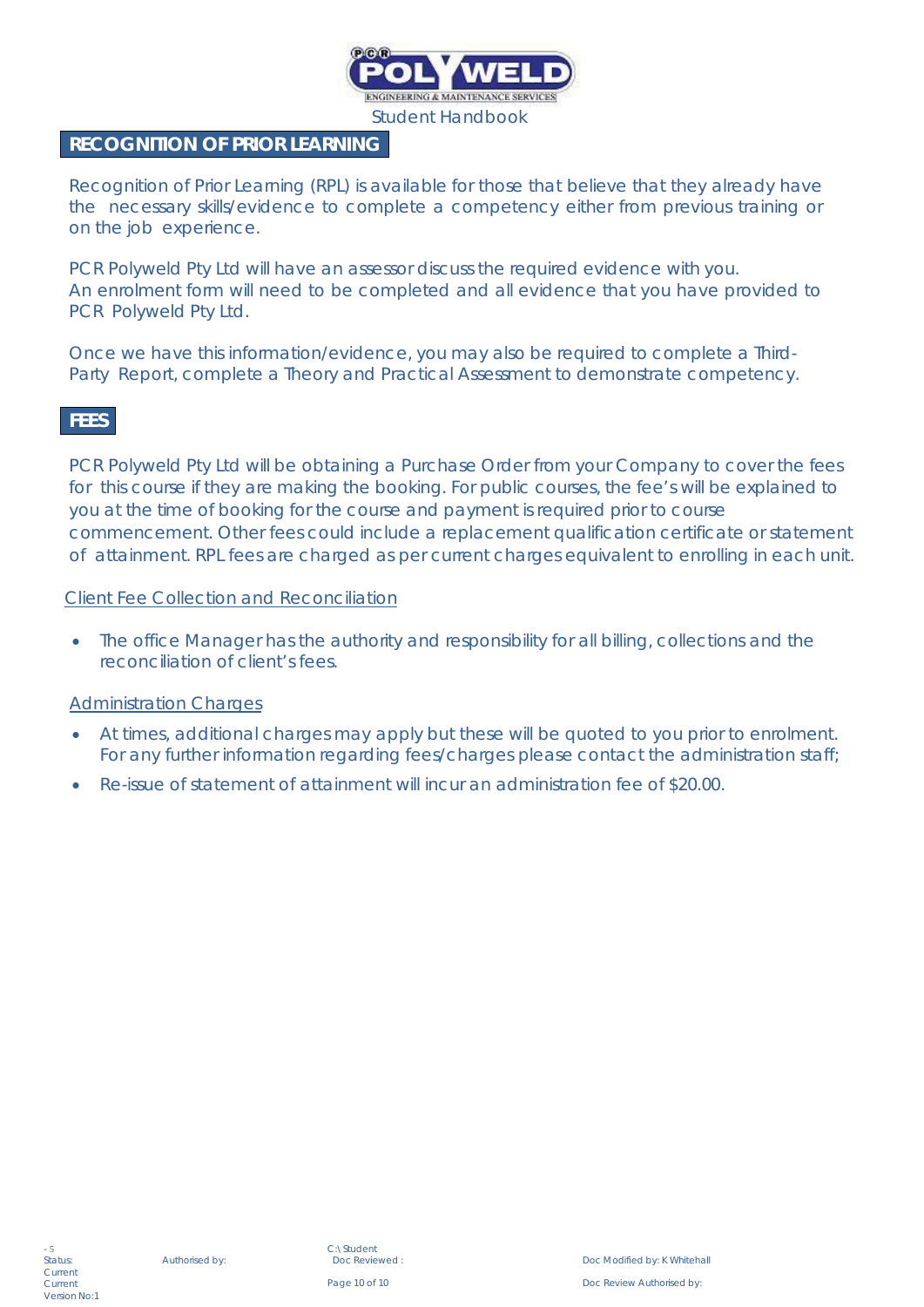

#### <span id="page-6-0"></span>**REFUND POLICY**

As a student, your fees will either be paid by your employer or by yourself.

PCR Polyweld Pty Ltd will give our clients a quote and then enter into a contract regarding fees and costs. Each site will be different therefore different fees will apply.

#### **Refunds will be issued due to the following reasons only:**

1. Notification of cancellation/refund or request to transfer course is made in writing and emailed to [pcradmin@pcrpolyweld.com](mailto:pcradmin@pcrpolyweld.com) more than 10 days prior to course commencement;

2. If the reason for the course cancellation is due to PCR Polyweld Pty Ltd, a full refund will be issued or the opportunity to transfer payment to another course date that is mutually agreeable to all parties.

#### **Refunds will** *not* **be issued due to the following:**

- 1. If a student applies for RPL and the application is unsuccessful;
- 2. Once Training has commenced in the course, no refund is available unless compelling circumstances occur, this must be approved by PCR Polyweld Pty Ltd;
- 3. The student fails to comply with the terms and conditions of enrolment which includes PCR Polyweld Pty Ltd Policies and Procedures;
- 4. The student provided false or misleading information
- 5. No Show if a student fails to attend a course, course fees will not be refunded or allocated to another course

Results will be issued on receipt of payment to the payee via electronic mail. The student will also receive the original either on the day of the course of via post if course is completed on a weekend.

Prompt payment must be received prior to results be handed out.

If training has been paid for by your employer, then a copy of your results will be sent to them as well for their records.

#### <span id="page-6-1"></span>**SUPPORT AND ASSISTANCE**

PCR Polyweld Pty Ltd provides support and assistance to ensure all students are treated fairly and to allow them to train in a supportive and stimulating environment.

#### **Language, Literacy and Numeracy Assistance**

- PCR Polyweld Pty Ltd can conduct a pre-assessment to see what literacy level you are currently to see if you may need some assistance to meet your course goals.
- Our enrolment forms will ask you to give an honest response to your language, literacy and numeracy levels so that we are able assist you where needed, feel free to discuss this with your Trainer or the Training Manager as we can provide one-to-one tutoring as well as classroom assistance. PCR Polyweld Pty Ltd will provide a self-assessment as part of the enrolment process.
- PCR Polyweld Pty Ltd can assist with course material so that it is relevant and useful to you.
- Flexible learning and Assessment
- PCR Polyweld Pty Ltd delivers flexible modes of training and assessment for courses to meet with students needs
- Modes of flexible learning include: delivery at the workplace, classroom, one-to-one programs
- Individual training plans can be arranged upon request
- If at any stage before or during your training you feel you require assistance, please let a

C:\Student<br>Doc Reviewed

Authorised by: Doc Reviewed : Doc Modified by: K Whitehall Page 10 of 10 **Doce Review Authorised by:** Doc. Review Authorised by: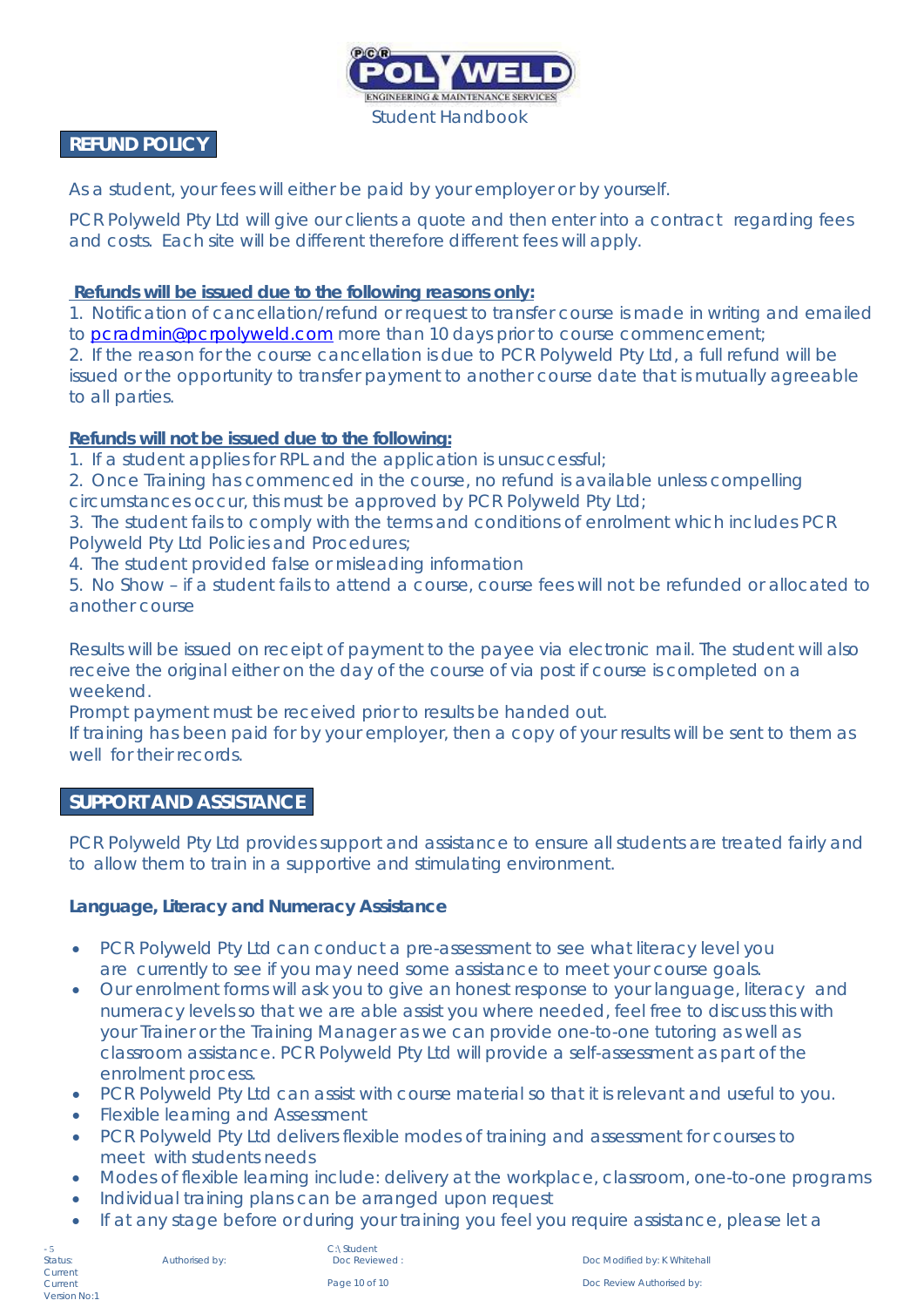

staff member know, we want you to succeed and to do this we need to know how we can meet your individual needs

- Any personal information you may provide us with to assist you will be kept confidential
- Access to record: All students have the right to access their training records. Requests must be made in writing and handed to the Training Manager

#### <span id="page-7-0"></span>**APPEALS AND COMPLAINTS**

At PCR Polyweld Pty Ltd we encourage our students to address their concerns with the offending individual where possible. Sometimes people behave inappropriately without realising it, and/or make decisions without thinking about the implications. However, we have policies and procedures for handling complaints, grievances and appeals. If approaching the individual does not help the situation, please contact the Training Manager and we will respond to your concerns within 14 days.

#### <span id="page-7-1"></span>**STUDENTS CODE OF CONDUCT**

#### **All students have the right to:**

- Be treated fairly and with respect by PCR Polyweld Pty Ltd staff and other students;
- Learn in an environment free of discrimination and harassment;
- Learn in a supportive and stimulating environment;
- Have access to counseling if desired or required;
- Privacy concerning records that contain personal information, subject to statutory requirements;
- Be given information about assessment procedures at the beginning of the subject/ competency and progressive results as they occur;
- Lodge a complaint without fear of retaliation or victimisation;

#### **Student's responsibility:**

- Treat others with respect and fairness;
- Follow all reasonable requests from the PCR Polyweld Pty Ltd Staff;
- Refrain from swearing, drinking and eating where not permitted;
- Behave responsibly at all times by not littering, harassing fellow students or staff, damaging, stealing, modifying or misusing PCR Polyweld Pty Ltd.'s or other student's belongings;
- Not be under the influence of drugs or alcohol;
- Turn off mobile phones or other electronic devices that may disrupt the course;
- Do not engage in plagiarism, collusion or cheating;
- Follow work health safety practices including wearing the correct clothing (personal protective clothes);
- Avoid threating behaviour;
- Avoid embarrassing other students or staff members;
- Comply with all lawful regulations or safe procedures of Training that is being undertaken.

C:\Student<br>Doc Reviewed:

Authorised by: Doc Reviewed : Doc Modified by: K Whitehall Page 10 of 10 **Doce Review Authorised by:** Doc. Review Authorised by: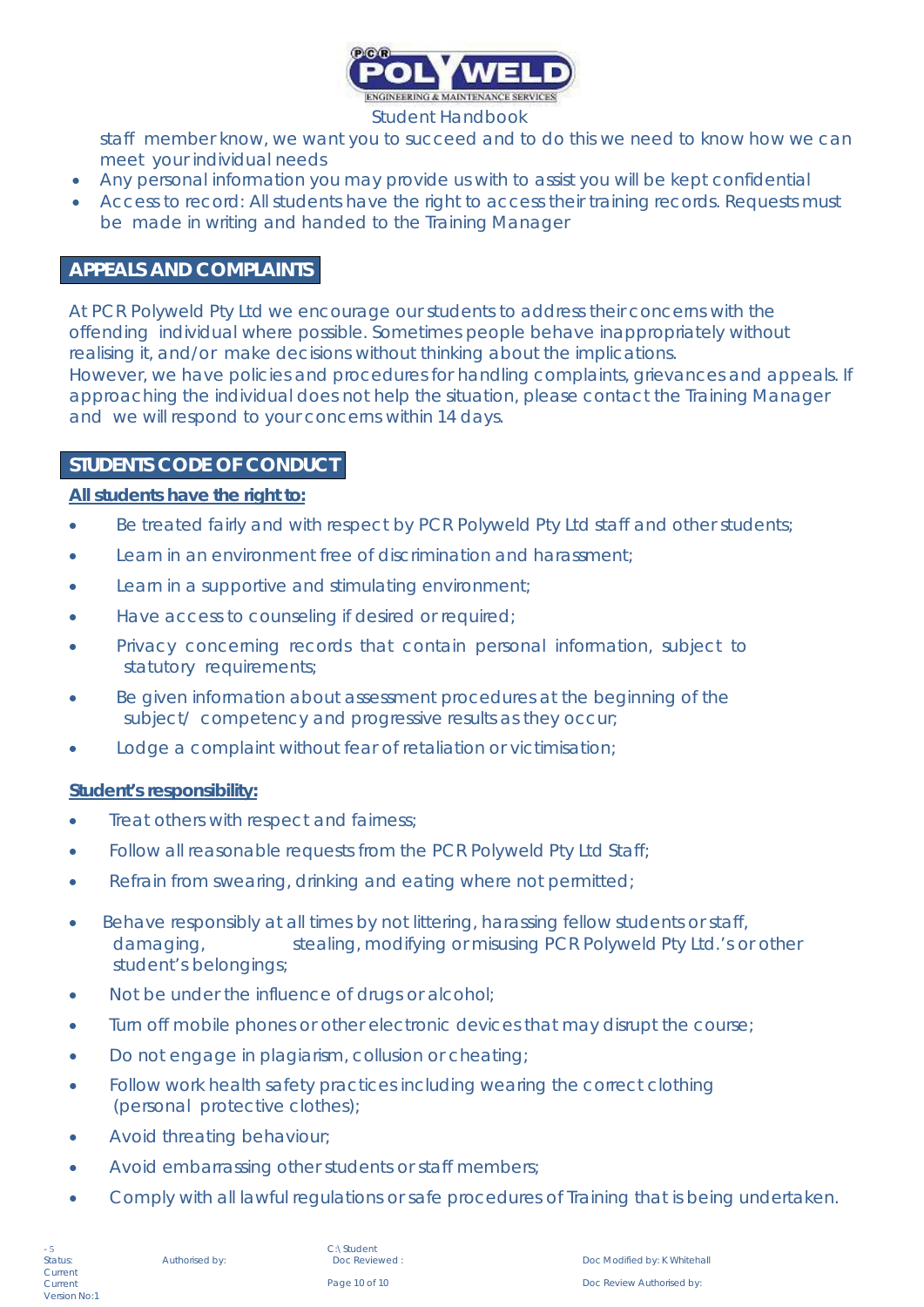

#### <span id="page-8-0"></span>**BREACH OF CONDUCT**

A breach of conduct occurs when a student assaults, attempts to assault or threatens a person or acts contrary to Equal Opportunity which is committed to the prevention and elimination of discrimination on the grounds of:

- Age;
- Impairment;
- Industrial activity;
- Lawful sexual activity;
- Marital status;
- Physical features;
- Political belief or activity;
- Pregnancy;
- Race;
- Religious belief or activity;
- Sex:
- Status as a parent or a carer;
- Personal association (whether as a relative or otherwise) with a person who is identified

by reference to any of the above attributes.

#### **Other breaches include:**

- Willfully disobeying or disregarding direction by a staff member;
- Acting dishonest or unfair in relation to assessments.

#### <span id="page-8-1"></span>**PLAGIARISM**

Plagiarism and cheating will lead to disciplinary action being taken by PCR Polyweld Pty Ltd as per our Plagiarism policy.

**Plagiarism:** when you try to pass someone else's work off as your own. For instance: using another person's answers, ideas, opinions or theories in an assignment or assessment, or using pieces of information, such as graphs, statistics, drawings, that are not your own work.

**Cheating:** copying someone else's work, completing someone else's work for them

- **Consequences:** This can include repeating the assessment, suspension from the course. If the nature of the incident requires Police attention, the Police will be notified immediately.

#### <span id="page-8-2"></span>**INTENTIONAL DAMAGES**

If a student does damage to the equipment/items owned by PCR Polyweld Pty Ltd, the act of vandalism will be assessed in a case by case basis. It will be at the CEO discretion to decide what penalty will apply to the student. This may include the CEO seeking damages to the value of the property that was damaged.

Student agreement of reading the above regarding damages

C:\Student<br>Doc Reviewed: